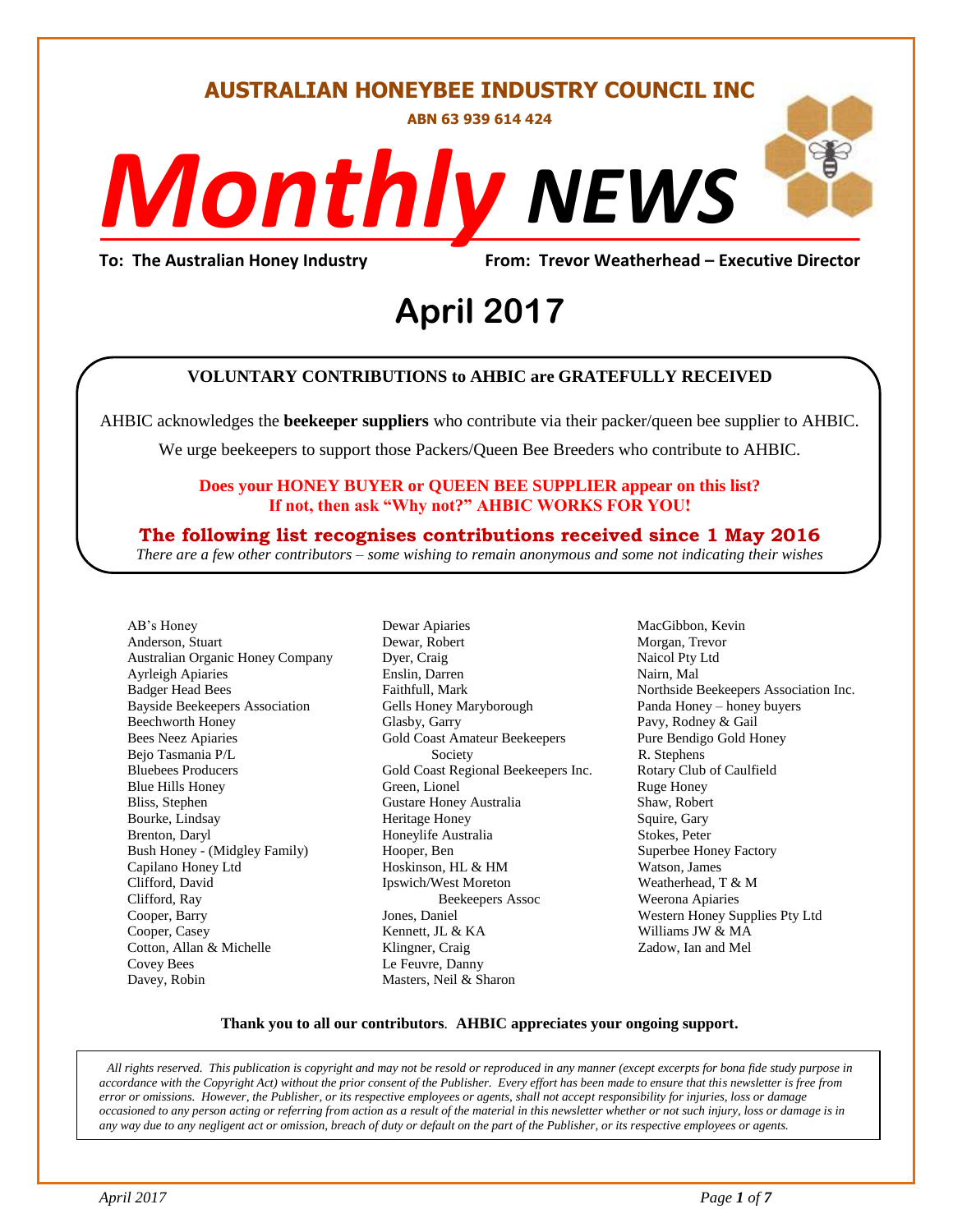#### **PROPOSED HONEY LEVY CHANGES**

You have already been circulated with the proposed honey levy change. This will need to be considered at the upcoming State conferences so that the AHBIC delegate from your member body has direction on this issue.

Also it has been suggested that the annual levy honey return be changed to reflect the financial year and not the calendar year. The reasons given are that when it is currently due, February, is in the busy honey season. Also details for the return are easily calculated from the financial year tax data that the beekeeper has to prepare for the Australian Tax Office. When calculated on a calendar year, extra work is needed to prepare the data.

This will also need to be discussed at State conferences so your member body delegate has direction on this issue.

#### **AHBIC AGM PLUS SAAA CONFERENCE**

The AHBIC AGM will be held at the Crowne Plaza Hotel in Adelaide on 8 July, 2017. The South Australian Apiarists Association (SAAA) Conference will be held on the preceding two days i.e. 6 & 7 July. Details for the Crowne Plaza are:-

Crowne Plaza Hotel 16 Hindmarsh Square ADELAIDE SA 5000

[https://www.ihg.com/crowneplaza/hotels/us/en/adelaide-sa/adlch/hoteldetail/events](https://www.ihg.com/crowneplaza/hotels/us/en/adelaide-sa/adlch/hoteldetail/events-facilities?cm_mmc=bingMaps-_-CP-_-AUS-_-ADLCH#scmisc=nav_events-facilities_cp)[facilities?cm\\_mmc=bingMaps-\\_-CP-\\_-AUS-\\_-ADLCH#scmisc=nav\\_events-facilities\\_cp](https://www.ihg.com/crowneplaza/hotels/us/en/adelaide-sa/adlch/hoteldetail/events-facilities?cm_mmc=bingMaps-_-CP-_-AUS-_-ADLCH#scmisc=nav_events-facilities_cp)

AHBIC delegates are encouraged to attend the SAAA conference so as they can see what happens in South Australia and South Australian beekeepers can talk to delegates to find out what happens in the delegate's State. Registration for AHBIC delegates this year will be via the SAAA registration form

Observers are welcome at the AHBIC AGM and the SAAA Conference registration form for that will be available in the AHBIC newsletter in coming months.

Accommodation bookings can be made online at - <https://aws.passkey.com/go/d0e65fa6> If you have problems, contact the SAAA acting Secretary, Kylie Pitt at *[secretary@saaa.org.au](mailto:secretary@saaa.org.au)  ph: 0419 982 102*.

#### **NEW ZEALAND CONFERENCE 2017**

I have received an invitation for Australian beekeepers to attend the New Zealand beekeepers conference from 9 – 11 July, 2017 at Rotorua.

The conference website is <http://apicultureconference2017.co.nz/>

#### **HONEY EXPORTS TO SAUDI ARABIA**

Still no word on this important market for Australia.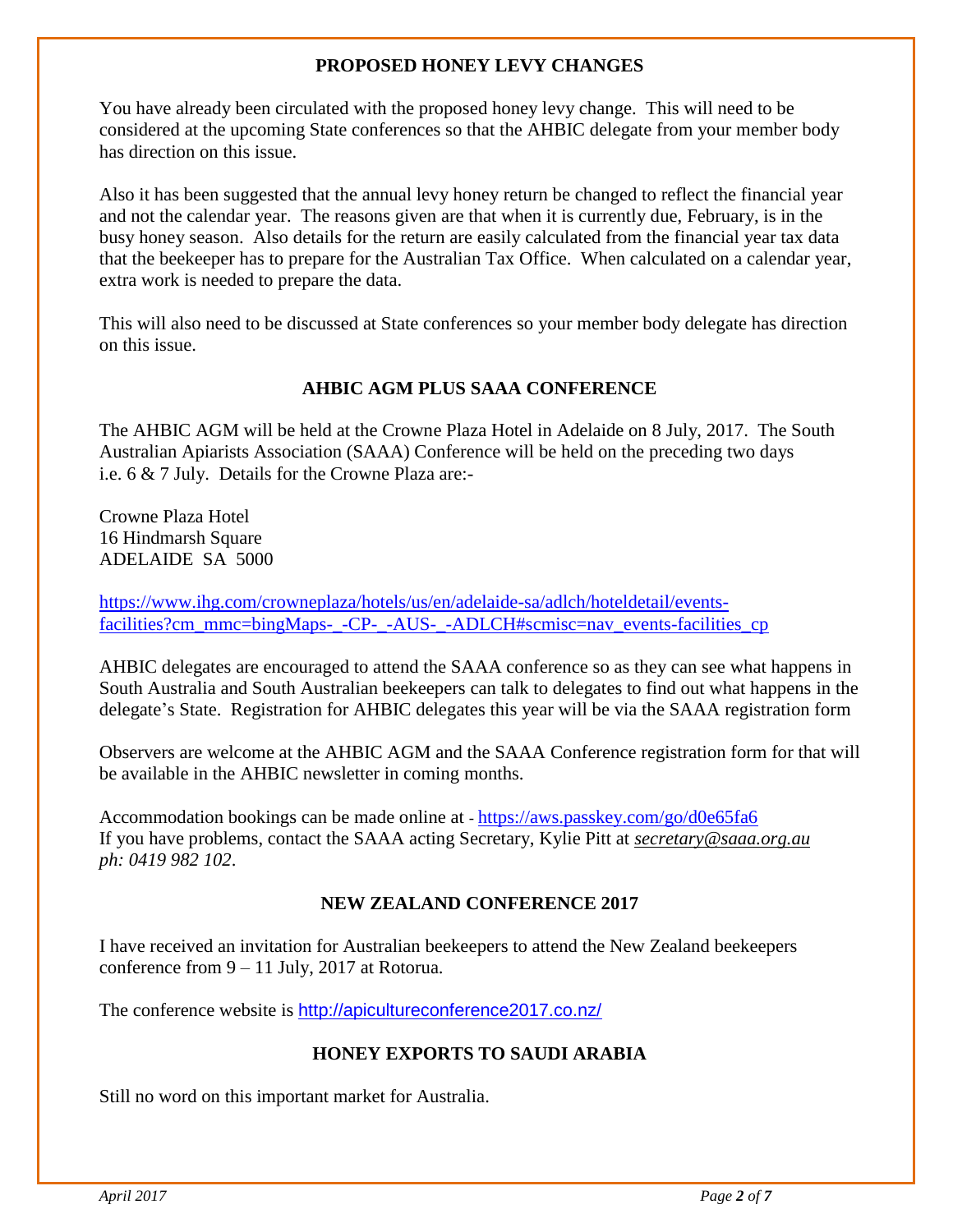#### **LIVE BEE EXPORTS TO THE USA**

Still no word out of the USA on this issue.

#### **EXPORTS TO CHINA**

Over the past year there has been correspondence between China and Australia on the conditions of entry of honey to China. A large questionnaire was completed and sent back to China.

The Chinese have come back with further questions and will be here in Australia in May to carry out audits on various industries. Our beekeeping industry is one of those. They will be checking on honey packing facilities.

AHBIC has been helping the Department of Agriculture and Water Resources with answers to the questions that have been raised. China is a major export destination for Australia honey.

If you export to China there will be a need for you to fill out a registration form titled "*Registration Application Form of Overseas Production Establishments for Exporting Bee Products (Honey)*." If you need a copy let me know and I can forward one to you.

#### **APIMONDIA**

The latest Apimondia newsletter is available at [http://www.apimondia.com/documents/apimondia\\_newsletter\\_en\\_4.pdf](http://www.apimondia.com/documents/apimondia_newsletter_en_4.pdf)

#### **AGM**

Annual conferences for 2017, in chronological order, as I currently have them are:-

| WA Farmers Federation - Beekeeping Section        | 12 May - Perth             |
|---------------------------------------------------|----------------------------|
| New South Wales Apiarists Association             | 18 & 19 May - Ballina      |
| Tasmanian Beekeepers Association                  | 26 & 27 May - Hobart       |
| Victorian Apiarists Association                   | 7 & 8 June - Warrnambool   |
| Honey Packers and Marketers Association of Aust.  | 23 June                    |
| <b>Queensland Beekeepers Association</b>          | 29 June $-1$ July - Gympie |
| South Australian Apiarists Association            | 6 & 7 July-Adelaide        |
| Australian Honey Bee Industry Council             | 8 July - Adelaide          |
| National Council of Crop Pollination Associations | TBA                        |
| Australian Queen Bee Breeders Association         | <b>TBA</b>                 |

#### **NEW CHEMICAL REGISTRATIONS**

**Application no.:** 108160 **Applicant ACN:** NA<br> **Summary of use:** Formulation of the Summary of the Summary of the Summary of the Summary of the Summary of the Summary of the Summary of the Summary of the Summary of the Summary of the Summary of the

**Date of registration: 15 March 2017 12:00 Product registration in CALC 2017 12:00 Product 2017 12:00 Product 2017 Product registration no.:** Label approval no.: **83386/108160** 

**Product name: Product name: Sharda Chlorpyrifos 500 Insecticide**<br> **Active constituent/s: SOO q/L chlorpyrifos (an anti-choline** 500 g/L chlorpyrifos (an anti-cholinesterase compound) **Applicant name: Applicant name: Sharda Cropchem Espana S.L.** For the control of a wide range of insect pests on fruit, vegetables, oilseeds, cotton, cereals, pasture, turf and other situations<br>15 March 2017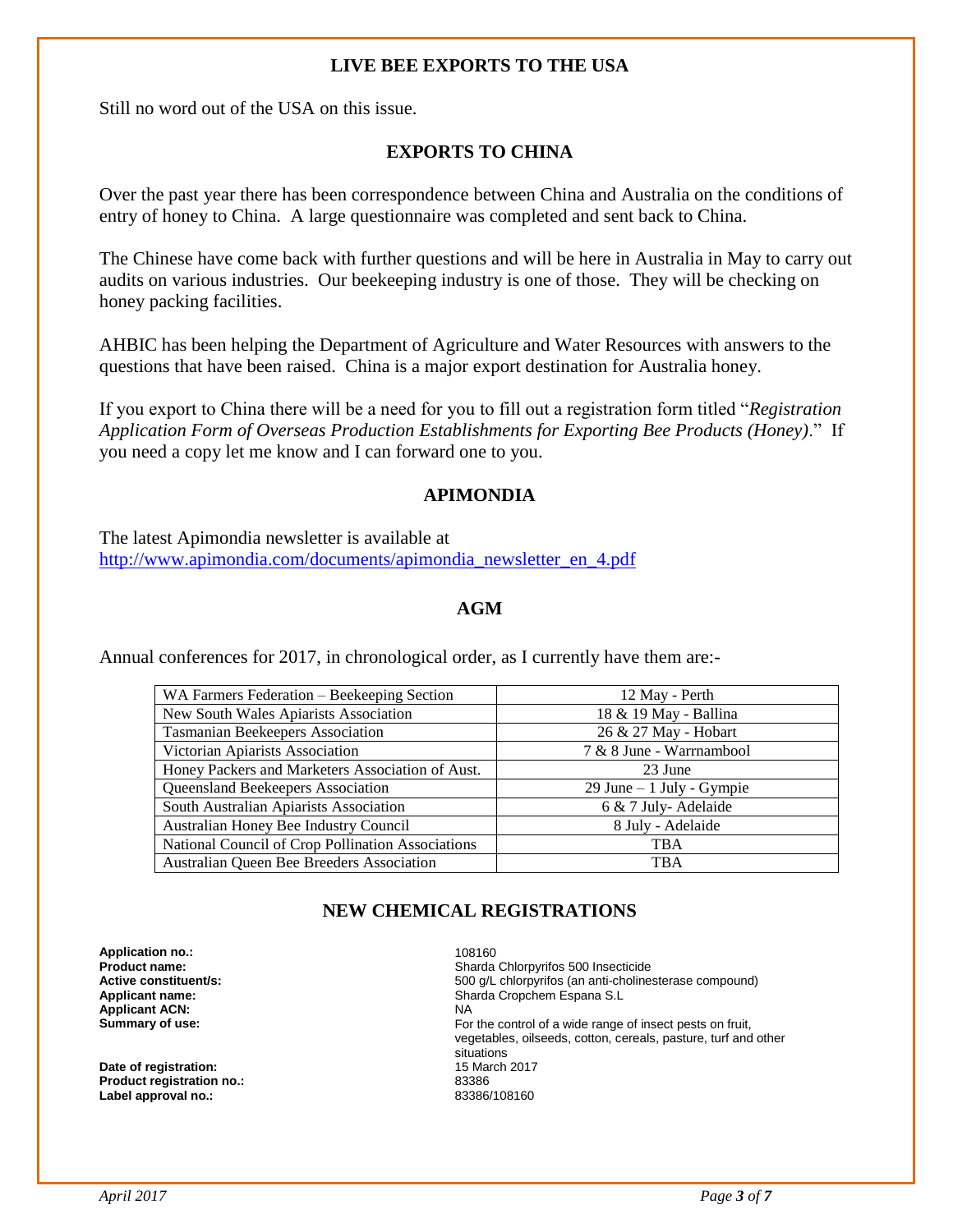**Application no.:** 108241 **Active constituent/s: Applicant ACN:**<br>Summary of use:

**Date of registration:** 20 March 20 March 20 March 20 March 20 March 20 March 20 March 2017 **Product registration no.:** 83426 **Label approval no.:** 

**Application no.:** 108521 **Applicant ACN:** 

**Date of registration:**  $\overline{3}$  April 2017 **Product registration no.:** 2017 **2017 Product registration no.:** 83509 **Label approval no.:** 

**Application no.:** 107710<br> **Active constituent/s:** Abamectin **Active constituent/s:**<br>Applicant name: **Applicant ACN:**<br>Summary of use:

Date of approval:<br>Approval no.:

**Application no.:** 107717<br> **Active constituent/s:** Napropamide **Active constituent/s:**<br>Applicant name: **Applicant ACN:** 095 326 891<br> **Summary of use:** For use in a

**Date of approval: Approval no.:** 83201

**eChem Chlorpyrifos 500 Insecticide 500 q/L chlorpyrifos Applicant name:**  $\begin{array}{ccc}\n\bullet & \bullet & \bullet & \bullet \\
\bullet & \bullet & \bullet & \bullet & \bullet \\
\bullet & \bullet & \bullet & \bullet & \bullet \\
\bullet & \bullet & \bullet & \bullet & \bullet \\
\bullet & \bullet & \bullet & \bullet & \bullet \\
\bullet & \bullet & \bullet & \bullet & \bullet \\
\bullet & \bullet & \bullet & \bullet & \bullet\n\end{array}$ For the control of a wide range of insect pests on fruit, vegetables, oilseeds, cotton, cereals, pasture, turf and other situations<br>20 March 2017

**Product name: Agsure Alpha Cypermethrin Insecticide**<br> **Active constituent/s: Active Constituent/s: Active Constituent/s: Agsure Alpha-Cypermethrin Active constituent/s:** <br> **Applicant name:** <br> **Applicant name:** <br> **Applicant name:** <br> **Applicant name:** <br> **Applicant name:** <br> **Applicant name:** <br> **Applicant name:** <br> **Applicant name:** <br> **Applicant name:** <br> **Applicant name:** Elders Rural Services Australia Limited<br>004 045 121 **Summary of use For the control of certain insect pests including redlegged Summary of use For the control of certain insect pests including redlegged** earth mite and blue oat mite on certain field crops and pastures and certain insect pests on fruit and vegetable crops

> Eureka! Agresearch Pty Ltd<br>086 194 738 For use in agricultural and veterinary chemical products<br>30 March 2017 **Approval no.:** 83196/107710

**FMC Australasia Pty Ltd** For use in agricultural chemical products<br>31 March 2017

#### **CATEGORISATION**

Still no answer to what the PHA Board decided in relation to the categorisation of *Varroa destructor*.

#### **CYCLONE AND FLOODS IN QUEENSLAND AND NORTHERN NEW SOUTH WALES**

Talking with a beekeeper in Proserpine, which copped the full force of the Cyclone Debbie, he lost around 150 hives, mainly due to drowning from the rain being forced in the entrances by the wind. As is the case with cyclones the problem that follows is that there are no floral resources for about 12 months to sustain the bees and the beekeepers have to resort to feeding.

In the case of the Proserpine beekeeper, there are pollination jobs that are coming up so it now a race to get surviving hives back in order to be able to carry out those pollination jobs.

In southern Queensland there were hives lost due to the flooding of the Logan and Albert Rivers. Some beekeepers in the Lockyer Valley were able to shift hives out of areas that flood prior to the rain.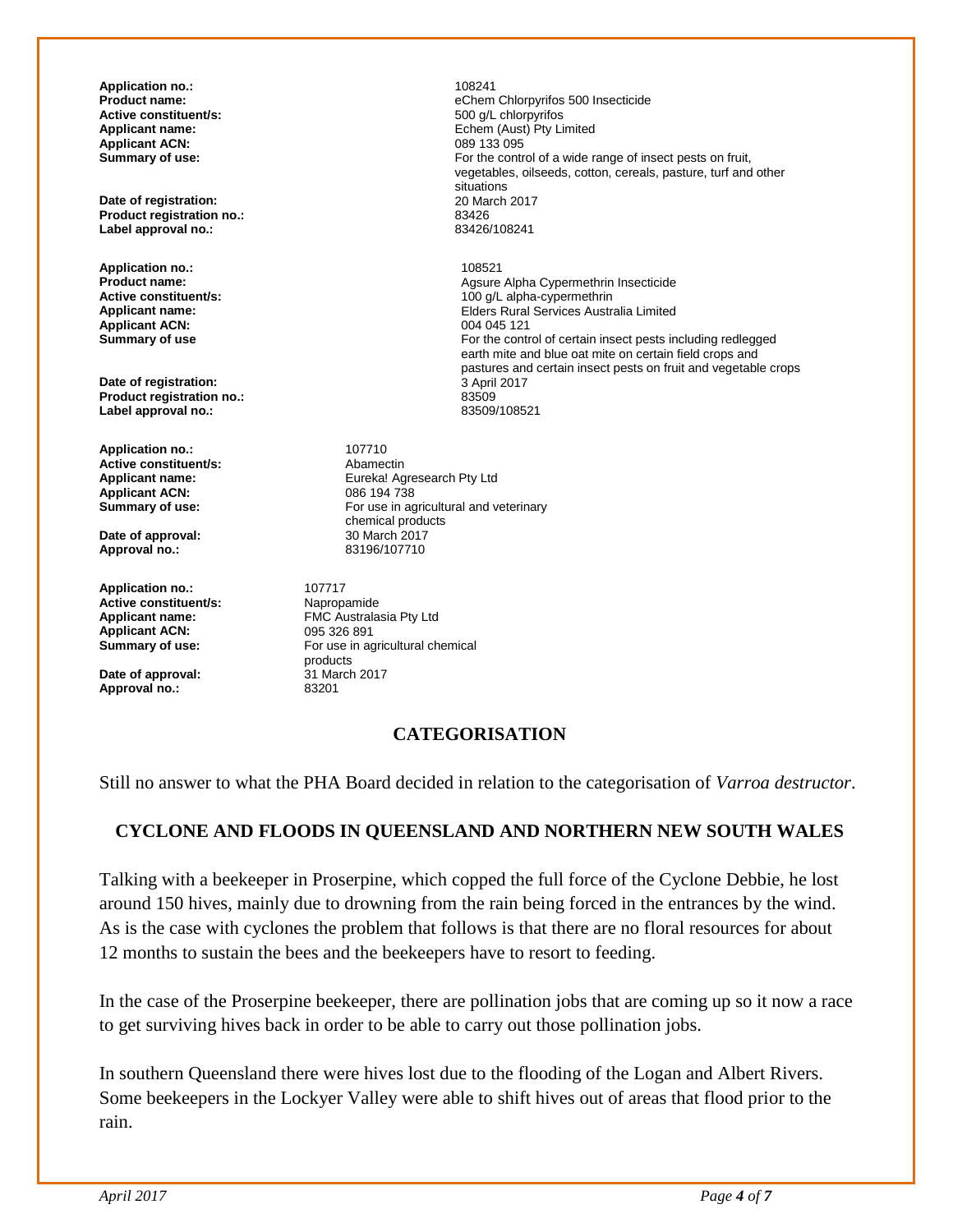Northern New South Wales had beekeepers who lost hives due to the flooding but reports to date are that there have not been large numbers. Maybe the early warning allowed beekeepers to get hives to higher ground.

The high winds associated with the cyclone also brought down trees. See the Queensland Beekeepers Association facebook page.

For those who have been affected by the cyclone or flooding keep an eye out for assistance that will be provided by State Governments. Contact your local State Government member for assistance.

#### **B-QUAL AND NEW DIRECTORS**

As reported in the last newsletter there will be a need for more Directors on B-QUAL later this year. If you feel you could fill this role please send in a resume to the AHBIC Executive Director.

#### **CROP POLLINATION ASSOCIATION CONFERENCE AND AGM**

I have received the following information about the upcoming Crop Pollination Association conference and AGM:-

Crop Pollination AGM/Conference. Date: Tuesday  $16^{th}$  May 2017 Venue:Ballina Island Motor Inn. 1 Ronan Place, Ballina NSW 2478 See: [www.aussiepollination.com.au](http://www.aussiepollination.com.au/)

For further information contact the Secretary, Eric Whitby, at [ericwhitby2@bigpond.com](mailto:ericwhitby2@bigpond.com)

#### **WAX MOTH WORMS BIODEGRADE PLASTIC BAGS**

An article from ABC news tells of how wax moth worms biodegrade plastic bags.

See the full article at [http://www.abc.net.au/news/2017-04-26/common-catepillar-can-eat-plastic](http://www.abc.net.au/news/2017-04-26/common-catepillar-can-eat-plastic-bags-at-high-speeds/8472368?section=science)[bags-at-high-speeds/8472368?section=science](http://www.abc.net.au/news/2017-04-26/common-catepillar-can-eat-plastic-bags-at-high-speeds/8472368?section=science)

Imagine beekeepers having to deliberately breed wax moth larvae to supply to this market if ever it came into being. Talk about alternative bee products!!!!!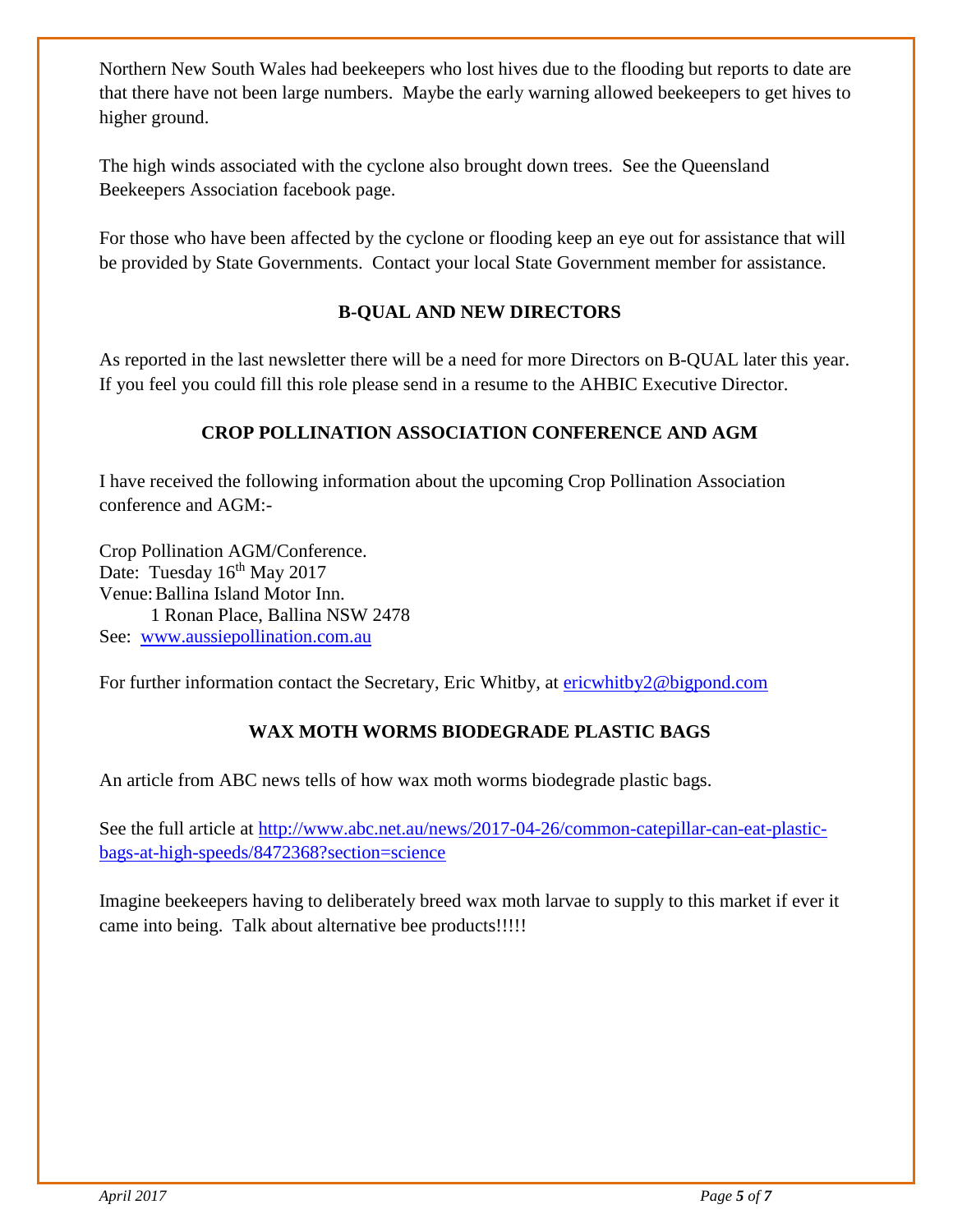#### **KEEPING UP WITH RESEARCH**

The Rural Industries and Research Development Corporation (RIRDC) receive the research component of the honey levy to fund research on behalf of our industry. What research is funded is decided by the Honey Bee and Pollination Program Advisory Panel. See the article below re vacancies on this panel.

When research is completed it is published on the RIRDC website. See <http://www.rirdc.gov.au/research-programs/animal-industries/honeybee> where you can see the publications and what research is being funded.



**RURAL INDUSTRIES** Research & Development Corporation

## **Positions Vacant**

### **Honey Bee and Pollination Program Advisory Panel**

The Rural Industries Research and Development Corporation (RIRDC) is seeking the services of suitably experienced industry people for two positions on the Honey Bee and Pollination Advisory Panel.

The Advisory Panel consists of members with a range of skills and experience in the research, production and processing sectors of honey bee and pollination industries, together with a representative of the Corporation. The Advisory Panel provides recommendations to the Corporation on the allocation funding to projects. The Honey Bee and Pollination Program Five Year Research, Development and Extension Plan will help the Advisory Panel to provide advice to RIRDC.

Members of the Advisory Panel will be recompensed for their services to the Corporation, at rates determined by the Commonwealth's Remuneration Tribunal. Two meetings per year are anticipated.

Applicants should note that RIRDC's Advisory Panel Policy precludes members of the executive of a national industry association from being a member of a RIRDC advisory panel. As part of the appointment process, RIRDC will consult with the Australian Honey Bee Industry Council.

Interested applicants must contact RIRDC's Dave Alden on 02 6923 6918 to find out more about the positions and how to make an application.

Application must be submitted by 31 May 2017.

*Dave Alden General Manager Research and Innovation Rural Industries Research and Development Corporation*